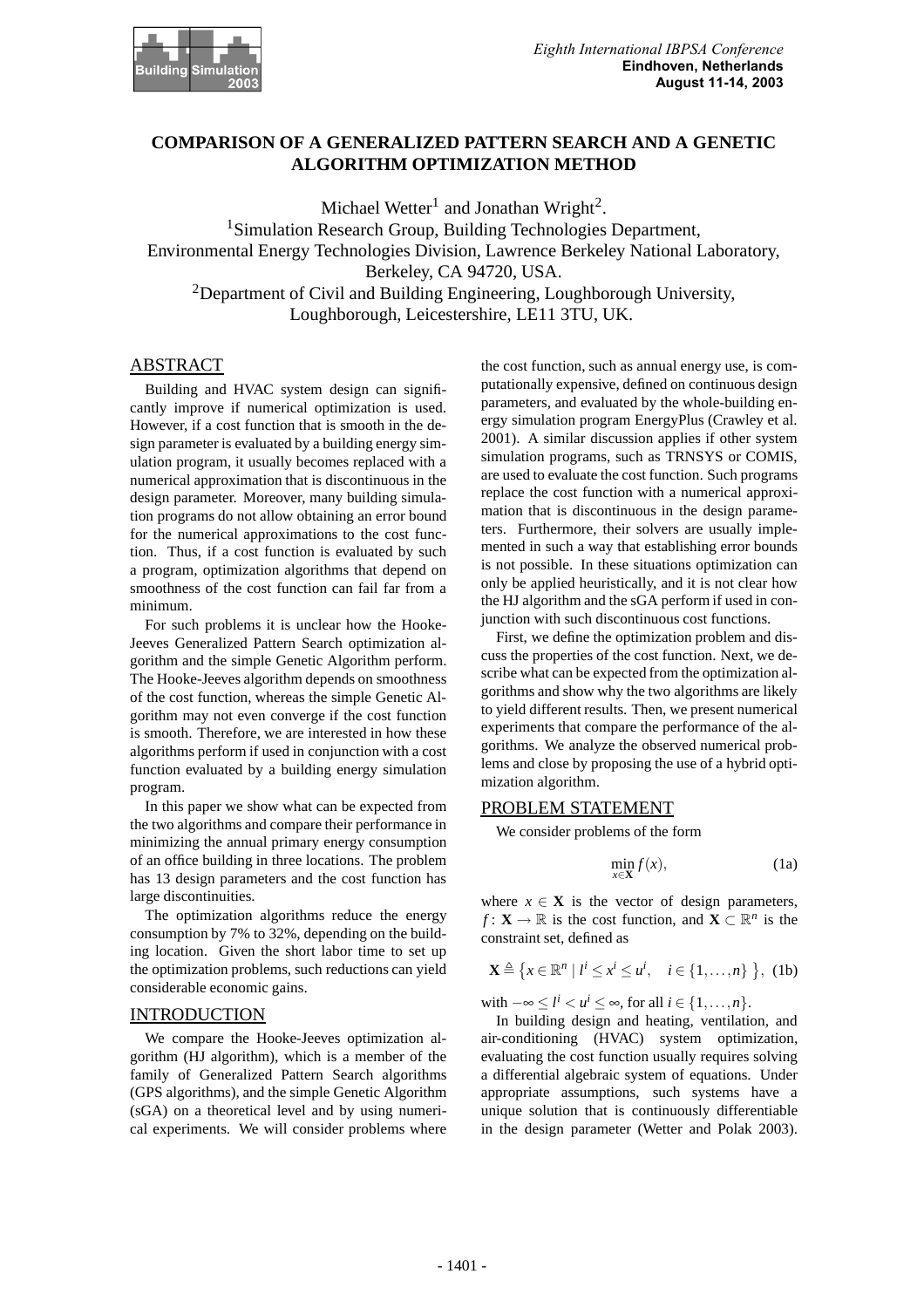However, this solution must usually be approximated numerically. In approximating the solution, EnergyPlus uses adaptive variations in solver iterations and adaptive integration meshes. For such solution methods, a perturbation of the design parameter can cause a change in the sequence of solver iterations, which causes the cost function to be discontinuous. Thus, when a smooth cost function, defined on the design parameters, is evaluated by EnergyPlus, it becomes replaced with an approximation that fails to be even continuous.

Discontinuities can cause erratic behavior of optimization algorithms. For ease of explanation, consider the cost function to be  $f(x) = F(x) + e(x)$ , where  $f(x)$  is the numerical approximation of the cost obtained by simulation,  $F(x)$  is the value of the exact, smooth cost function, which is not available, and  $e(x)$  is the unknown approximation error. Suppose that there exists a scalar  $\delta > 0$  such that  $|e(x)| < \delta$ , for all  $x \in \mathbf{X}$ . Clearly, we are interested in finding the minimum of  $F(\cdot)$  and not the minimum of  $f(.)$  because  $e(.)$  is of no physical significance. However, the optimization algorithm can only use values of  $f(.)$ , and a difference in  $f(.)$  between two points  $x', x'' \in \mathbf{X}$  need not be a difference in  $F(\cdot)$  if  $|f(x') - f(x'')| < 2\delta$ . Thus, if  $|f(x') - f(x'')| < 2\delta$ , then an optimization algorithm may make a wrong decision about the descent of  $F(.)$ . In such situations the algorithm may behave erratically, which may result in failure or in many more function evaluations.

If high precision simulations can be used, then  $\delta$ can be made small, which improves the convergence of the optimization algorithms. However, in Energy-Plus many precision parameters are fixed at compile time. Adjusting the different precision parameters independently can cause such a differential algebraic system of equations to diverge. Moreover, due to the way the solvers are implemented, it seems to be impossible to establish a scheme for adjusting all precision parameters and to obtain an error bound for the approximate solution. This obviously limits the potential gains that optimization offers. Therefore, we propose that simulation programs be written such that precision can be changed without recompilation. This would allow adjusting the precision of at least some solvers that are expected to cause large discontinuities in the cost function. Moreover, if the numerical solvers are implemented such that error bounds for the approximate solutions can be obtained, then one can control the error such that any Generalized Pattern Search (GPS) algorithm converges to a stationary point of  $F(\cdot)$  (see Polak and Wetter 2003; Wetter and Polak 2003).

Because  $f(.)$  is discontinuous, it may only have an infimum (i.e., a greatest lower bound) but no minimum even if  $X$  is compact. Thus, to be correct,  $(1a)$ should be replaced by  $\inf_{x \in \mathbf{X}} f(x)$ . For simplicity, we will not make this distinction.

We will show that the cost function used in our numerical experiments is not convex and therefore can have multiple local minima. Thus, the optimization algorithms can be attracted by a local minimum that may be far from a global minimum.

# ALGORITHM DESCRIPTION

### **Hooke-Jeeves Algorithm**

The HJ algorithm is a member of the family of GPS algorithms. Torczon (1997) and Audet and Dennis (2003) proved that for problem (1) with continuously differentiable cost function having bounded level sets, any GPS method constructs a sequence of iterates that converges to a stationary accumulation point.

Let  $k \in \mathbb{N}$  denote the iteration number, and let  $x_k \in \mathbb{N}$ **X** denote the current iterate. GPS algorithms have in common that after a finite number of iterations, they search for a lower cost function value than  $f(x_k)$  on the points in the set

$$
\mathcal{L}_k \triangleq \{x \in \mathbf{X} \mid x = x_k \pm \Delta_k s^i e_i, i \in \{1, \ldots, n\} \}, (2)
$$

where  $\Delta_k > 0$  is a scalar called the *mesh size factor*, and  $s \in \mathbb{R}^n$  is a fixed parameter that can be used to take the different scaling of the design parameter components into account. In addition, each GPS algorithm has a rule that selects a finite number of points in **X** on a mesh defined by

$$
\mathbb{M}(x_0,\Delta_k)\triangleq\{x_0+m\Delta_k s^i e_i\mid i\in\{1,\ldots,n\}, m\in\mathbb{Z}\},\tag{3}
$$

where  $x_0 \in \mathbf{X}$  is the initial iterate. It is this rule that distinguishes the different GPS algorithms such as the HJ algorithm or the Coordinate Search algorithm.

If a mesh point  $x' \in M(x_0, \Delta_k)$  with  $f(x') < f(x_k)$ has been found, then the search continues with  $x_{k+1} = x'$  and  $\Delta_{k+1} = \Delta_k$ . Otherwise, all points in  $L_k$  are tested for a decrease in  $f(\cdot)$ . If  $f(x') \ge f(x_k)$ for all  $x' \in L_k$ , then the search continues with  $x_{k+1} = x_k$  and a reduced mesh size factor, say  $\Delta_{k+1} = \Delta_k/2$ . Hence, the search continues on a finer mesh. The search stops if the mesh  $\mathbb{M}(x_0, \cdot)$ has been refined a user-specified number of times. Thus, if ∆*min* denotes the smallest mesh size factor, then the lowest point  $x^*$  obtained by a GPS algorithm satisfies  $f(x^*) \leq f(x')$  for all *x*<sup>*'*</sup> ∈ {*x* ∈ **X** | *x* = *x*<sup>\*</sup> ±∆*min*</sub> *s<sup>i</sup> e<sub>i</sub>*, *i* ∈ {1,...,*n*} }.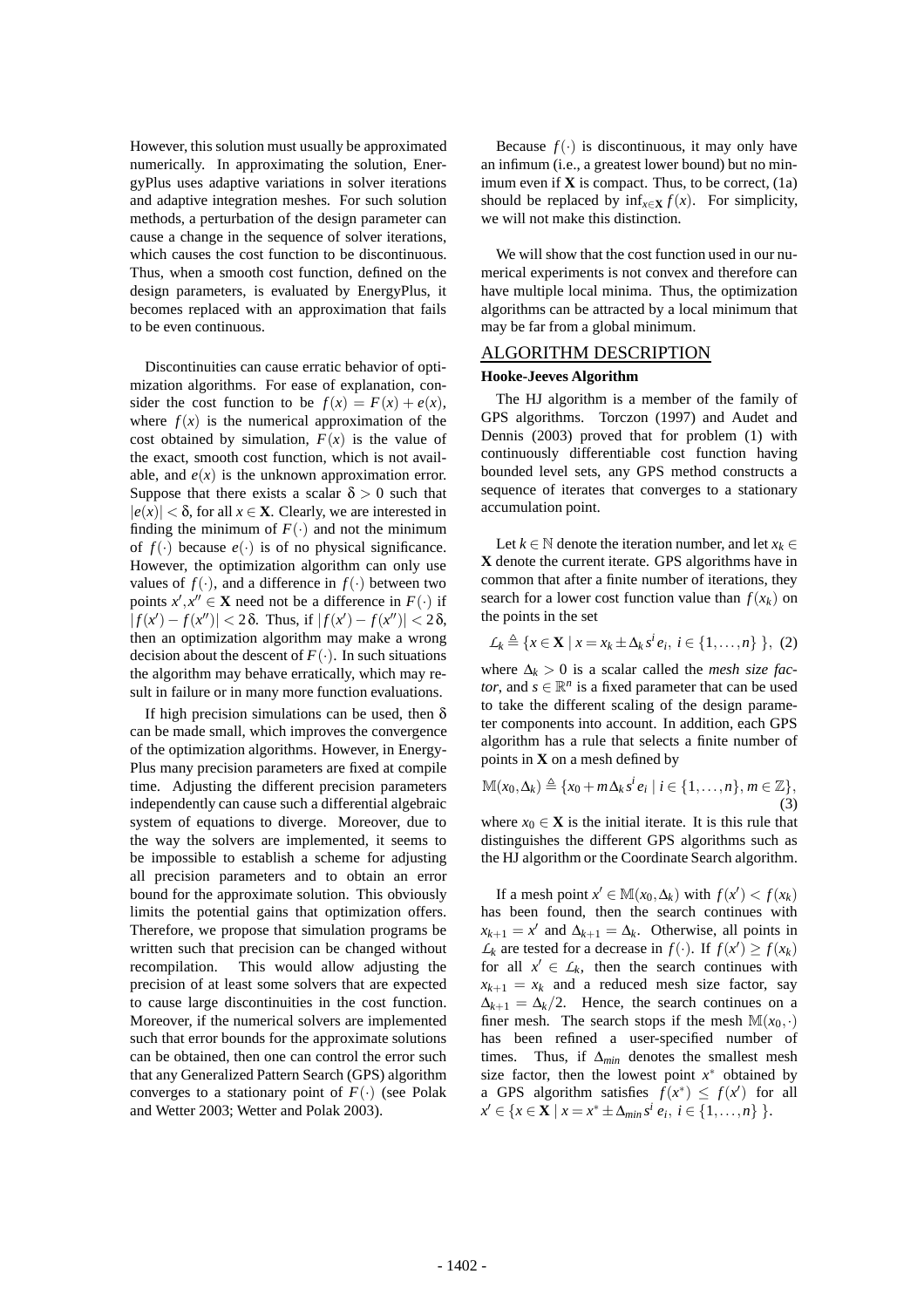See Hooke and Jeeves (1961) for a more detailed description of the HJ algorithm. See Torczon (1997) and Audet and Dennis (2003) for a convergence analysis of GPS algorithms for smooth cost functions. See Polak and Wetter (2003) and Wetter and Polak (2003) for an algorithm that controls the precision of the approximating cost function. Their algorithm ensures convergence to stationary points and can be exploited to obtain a significant reduction in computing time.

#### **Genetic Algorithm**

GA are algorithms that operate on a finite set of points, called a *population*. The different populations are interpreted as *generations*. They are derived on the principles of natural selection and incorporate operators for (1) fitness assignment, (2) selection of points for recombination, (3) recombination of points, and (4) mutation of a point.

Our GA is an implementation of the *simple GA* described by Goldberg (1989), but we use a Gray (Press et al. 1993) rather than a pure binary encoding to represent the design parameters as a concatenated string of binary numbers. In Gray coding, if two integers are adjacent, then their binary representation differs by only one bit.

For our sGA, all lower and upper bounds of **X** need to be finite. Our sGA discretizes **X** in the mesh  $M(l,1)$ , and all operators are such that the real value of any point is an element of  $\mathbb{M}(l,1)\cap \mathbf{X}$ .

Some of the GA operators take as an argument a set of points and return a set of points, whereas both sets have a prescribed number of elements. To define the domain and range of these operators, we need to introduce some notation. Given a non-empty set  $X \subset$  $\mathbb{R}^n$  and a non-zero  $M \in \mathbb{N}$ , we define  $\underline{\mathbf{X}}_M$  as the set of all sequences in **X** with *M* elements, i.e.,

$$
\underline{\mathbf{X}}_M \triangleq \left\{ \{x_i\}_{i=1}^M \mid x_i \in \mathbf{X}, i \in \{1, \ldots, M\} \right\}.
$$
 (4)

We define **B** as the set that contains all elements of  $M(l,1) \cap X$  as encoded concatenated strings of binary numbers (Goldberg 1989). We define  $\underline{\mathbf{B}}_M$  as the set of all sequences in **B** with *M* elements, i.e.,

$$
\underline{\mathbf{B}}_M \triangleq \left\{ \{ \chi_i \}_{i=1}^M \mid \chi_i \in \mathbf{B}, \ i \in \{1, \dots, M\} \right\}. \tag{5}
$$

We will denote by  $k \in \mathbb{N}$  the generation number, by *M* ∈ N the population size, by  $x_k$  ∈  $\mathbf{X}_M$  the *M* points in the *k*-th generation, and by  $\underline{\chi}_k \in \underline{\mathbf{B}}_M$  the binary representation of  $\underline{x}_k$ . For  $i \in \{1, ..., M\}$ , we will write  $\underline{\chi}_{k,i}$  to denote the *i*-th element of  $\underline{\chi}_k$ . That is,  $\chi_{k,i}$  is the binary representation of a point in  $\mathbb{R}^n$ .

The sGA starts by generating an initial population  $\underline{\chi}_0 \in \underline{\mathbf{B}}_M$  of *M* randomly generated points. Then, the cost function is evaluated for each point in  $\underline{\chi}_k$ , and a *fitness function* Θ:  $\mathbb{N} \times \underline{\mathbf{B}}_M \to \mathbb{R}^M$  computes for each point in  $\chi_k$  a fitness value. The fitness of a point indicates the worth of the point in relation to all other points in the population. In our implementation, a point with a low cost function value is considered to be fitter than a point with a high cost function value.

For  $N \in \mathbb{N}$ , with  $0 < N < M$ , an *elitism function*  $\alpha: \mathbf{B}_M \to \mathbf{B}_N$  selects the *N* fittest points of the generation. These points will be put in the next generation.

Afterwards, a *selection function*  $\vartheta$ :  $\mathbb{N} \times \underline{\mathbf{B}}_M \rightarrow \underline{\mathbf{B}}_2$ selects a pair of points. The selection is probabilistic, whereas fitter points are more likely to be selected, i.e., we use a *proportional* selection algorithm.

A *recombination function*  $\phi$ :  $\mathbb{N} \times \underline{\mathbf{B}}_2 \times [0,1] \rightarrow$  $\underline{\mathbf{B}}_2$  recombines the selected points to a new pair of points. We use a *single-point crossover* recombination. In a single-point crossover recombination, one crossover position is randomly selected and the bits after this position are exchanged between the two points. The probability of recombination  $p_r \in [0,1]$ is an algorithm parameter.

Each recombined point is mutated by a *mutation function*  $\Psi$ :  $\mathbb{N} \times \mathbf{B} \times [0,1] \rightarrow \mathbf{B}$ , which changes the value of some bits of the binary representation. The degree of mutation depends on the generation number (Deb 2000), and the probability of mutation is an algorithm parameter. Finally, both mutated points are placed in the next generation.

Since it is difficult to check convergence for a GA, we run the GA for a prescribed number of generations.

Figure 1 shows our simple GA. The transformations from  $\underline{x}_k$  to  $\underline{\chi}_k$  and from  $\underline{\chi}_k$  to  $\underline{x}_k$  are not shown explicitly.

### **Comparison of the Hooke-Jeeves Algorithm and the Genetic Algorithm**

The HJ algorithm does not explore the global structure of the cost function and thus can get attracted by any minimum, local or global. The HJ algorithm constructs a sequence of iterates that converge to a stationary point if the cost function is smooth and coercive. If the cost function is discontinuous, the HJ algorithm can fail at a discontinuity.

For the HJ algorithm, the design parameters must be continuous. Audet and Dennis (2000) give an extension that allows having discrete parameters.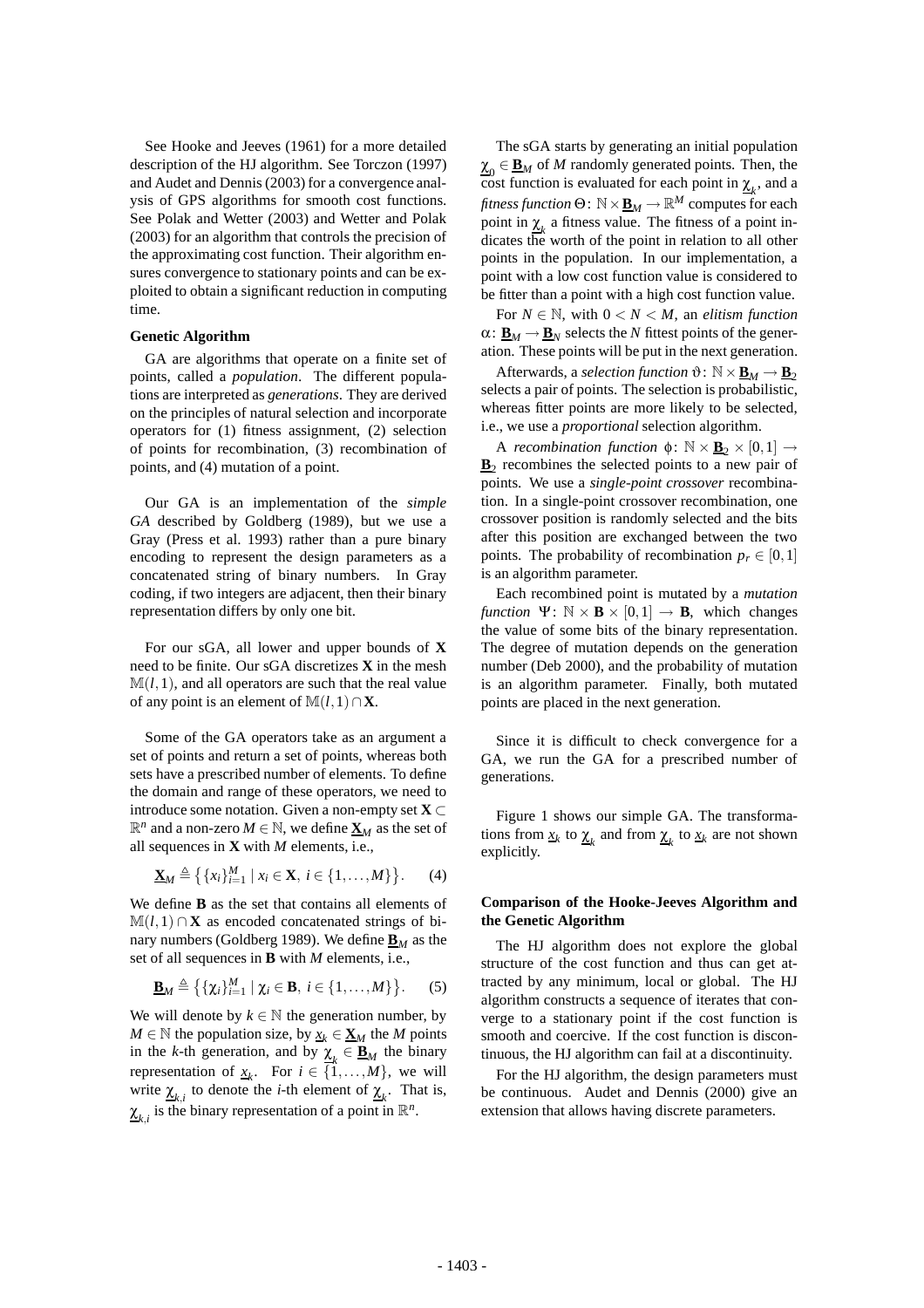#### **Simple Genetic Algorithm**

| Data:   | Step size $s \in \mathbb{R}^n$ for the discretization of <b>X</b> ;                                             |  |  |  |  |  |  |  |  |
|---------|-----------------------------------------------------------------------------------------------------------------|--|--|--|--|--|--|--|--|
|         | Probability for recombination $p_r \in [0,1]$ ;                                                                 |  |  |  |  |  |  |  |  |
|         | Probability for mutation $p_m \in [0,1]$ ;                                                                      |  |  |  |  |  |  |  |  |
|         | Number of generations $K \in \mathbb{N}$ ;                                                                      |  |  |  |  |  |  |  |  |
|         | Population size $M \in \mathbb{N}$ ;                                                                            |  |  |  |  |  |  |  |  |
|         | Number of elite points $N \in \mathbb{N}$ , $0 < N < M$ .                                                       |  |  |  |  |  |  |  |  |
| Maps:   | Fitness function $\Theta: \mathbb{N} \times \underline{\mathbf{B}}_M \to \mathbb{R}^M$ ;                        |  |  |  |  |  |  |  |  |
|         | Elitism function $\alpha: \underline{\mathbf{B}}_M \to \underline{\mathbf{B}}_N$ ;                              |  |  |  |  |  |  |  |  |
|         | Selection function $\vartheta \colon \mathbb{N} \times \underline{\mathbf{B}}_M \to \underline{\mathbf{B}}_2$ ; |  |  |  |  |  |  |  |  |
|         | Recombination function                                                                                          |  |  |  |  |  |  |  |  |
|         | $\phi\colon \mathbb{N} \times \underline{\mathbf{B}}_2 \times [0,1] \to \underline{\mathbf{B}}_2;$              |  |  |  |  |  |  |  |  |
|         | Mutation function $\Psi: \mathbb{N} \times \mathbf{B} \times [0,1] \rightarrow \mathbf{B}$ .                    |  |  |  |  |  |  |  |  |
| Step 0: | Initialize $k = 0$ , $\underline{\chi}_k \in \underline{\mathbf{B}}_M$ ;                                        |  |  |  |  |  |  |  |  |
|         | For $j \in \{1, , N\}$ , evaluate $f(\underline{x}_{k,j})$ .                                                    |  |  |  |  |  |  |  |  |
| Step 1: | <b>Compute Fitness</b>                                                                                          |  |  |  |  |  |  |  |  |
|         | For $j \in \{N+1,\ldots,M\}$ , evaluate $f(\underline{x}_{k,j})$ ;                                              |  |  |  |  |  |  |  |  |
|         | Compute $\Theta(k, \underline{\chi}_{k}).$                                                                      |  |  |  |  |  |  |  |  |
| Step 2: | Select elite points                                                                                             |  |  |  |  |  |  |  |  |
|         | For $j \in \{1, , N\}$ , set $\underline{\chi}_{k+1, j} = (\alpha(\underline{\chi}_k))$                         |  |  |  |  |  |  |  |  |
|         | Set $i = N + 1$ .                                                                                               |  |  |  |  |  |  |  |  |
| Step 3: | Select pair                                                                                                     |  |  |  |  |  |  |  |  |
|         | $\{\chi_a, \chi_b\} = \vartheta(k, \chi_{\nu}).$                                                                |  |  |  |  |  |  |  |  |
| Step 4: | Recombine pair                                                                                                  |  |  |  |  |  |  |  |  |
|         | $\{\chi'_a,\chi'_b\}=\phi(k,\{\chi_a,\chi_b\},p_r).$                                                            |  |  |  |  |  |  |  |  |
| Step 5: |                                                                                                                 |  |  |  |  |  |  |  |  |
|         | Mutate points<br>Set $\underline{\chi}_{k+1,i} = \Psi(k, \chi'_a, p_m);$                                        |  |  |  |  |  |  |  |  |
|         | If $i+1 \leq M$                                                                                                 |  |  |  |  |  |  |  |  |
|         | set $\underline{\chi}_{k+1,i+1} = \Psi(k, \chi'_b, p_m)$ .                                                      |  |  |  |  |  |  |  |  |
| Step 6: | Replace <i>i</i> by $i + 2$ ;                                                                                   |  |  |  |  |  |  |  |  |
|         | If $i+1 < M$ go to Step 3.                                                                                      |  |  |  |  |  |  |  |  |
| Step 7: | Replace $k$ by $k+1$ ;                                                                                          |  |  |  |  |  |  |  |  |
|         | If $k < K$ go to Step 1, else stop.                                                                             |  |  |  |  |  |  |  |  |

*Figure 1*: *Simple Genetic Algorithm used in the numerical experiments.*

The sGA starts with a population of points that are randomly distributed in **X**. This reduces the risk of being trapped in a local minimum that is not global. However, little can be said about the convergence of the sGA, even on smooth cost functions. In fact, in the course of the optimization, the population of points can collapse to a small subset of **X**. In such situations, the sGA can fail far from a minimum, and such a failure is difficult to detect. Therefore, defining a stopping criterion is difficult.

Since our GA works on a fixed discrete number of points of **X**, it can also be used for problems with discrete design parameters.



*Figure 2*: *Simulated office floor.*

# NUMERICAL EXPERIMENTS

### **Cost Function**

 $\hat{i}$ ; by a factor of 3 and then added to the cooling and We attempt to solve (1) with  $n = 13$  design parameters. For all examples,  $f(\cdot)$  is the annual primary energy consumption for lighting, fan, cooling and heating of the mid-storey office floor shown in Figure 2. Lighting and fan electricity are multiplied heating energy of the cooling and heating coil.  $f(\cdot)$  is evaluated using an annual EnergyPlus 1.0.3 simulation. In the building shown in Figure 2, the west and east facing zone, the interior zone, and one north and one south facing zone are being simulated. The energy consumption and the system load of the north and south facing zones are multiplied by a factor of 5 to account for the non-simulated zones which are assumed to have the same conditions. All zones have daylighting control. The simulated HVAC system is a VAV system with DX coil and outside-air economizer. The heating and cooling coil capacities and the air flow rates are auto-sized by EnergyPlus. The exterior walls have a U-value of  $0.25\,\mathrm{W/(m^2\,K)}$  and consist of (listed from outside to inside) 1 cm wood siding, 10 cm insulation and 20 cm concrete. The ceiling and floor consist of carpet, 5 cm concrete, insulation and 18 cm concrete. Interior walls are 12 cm brick. Both windows are low-emissivity double pane with Krypton gas fill and exterior shading device. We use TMY2 weather data for Houston Intercontinental (TX), Chicago O'Hare (IL), and Seattle Tacoma (WA).

Table 1 shows the design parameters, their lower and upper bound, and their step size used in the optimizations.  $w_i$ ,  $i \in \{N, W, E, S\}$ , is a parameter that scales linearly the window width and height. The subscripts indicate north, west, east, and south, respectively. (The location and shape of the windows are used in the daylighting calculations.) For the north and south windows, a value of 0 corresponds to a window that covers 13.6% of the facade area and 1 corresponds to 64.8%. For the west and east windows, a value of 0 corresponds to a window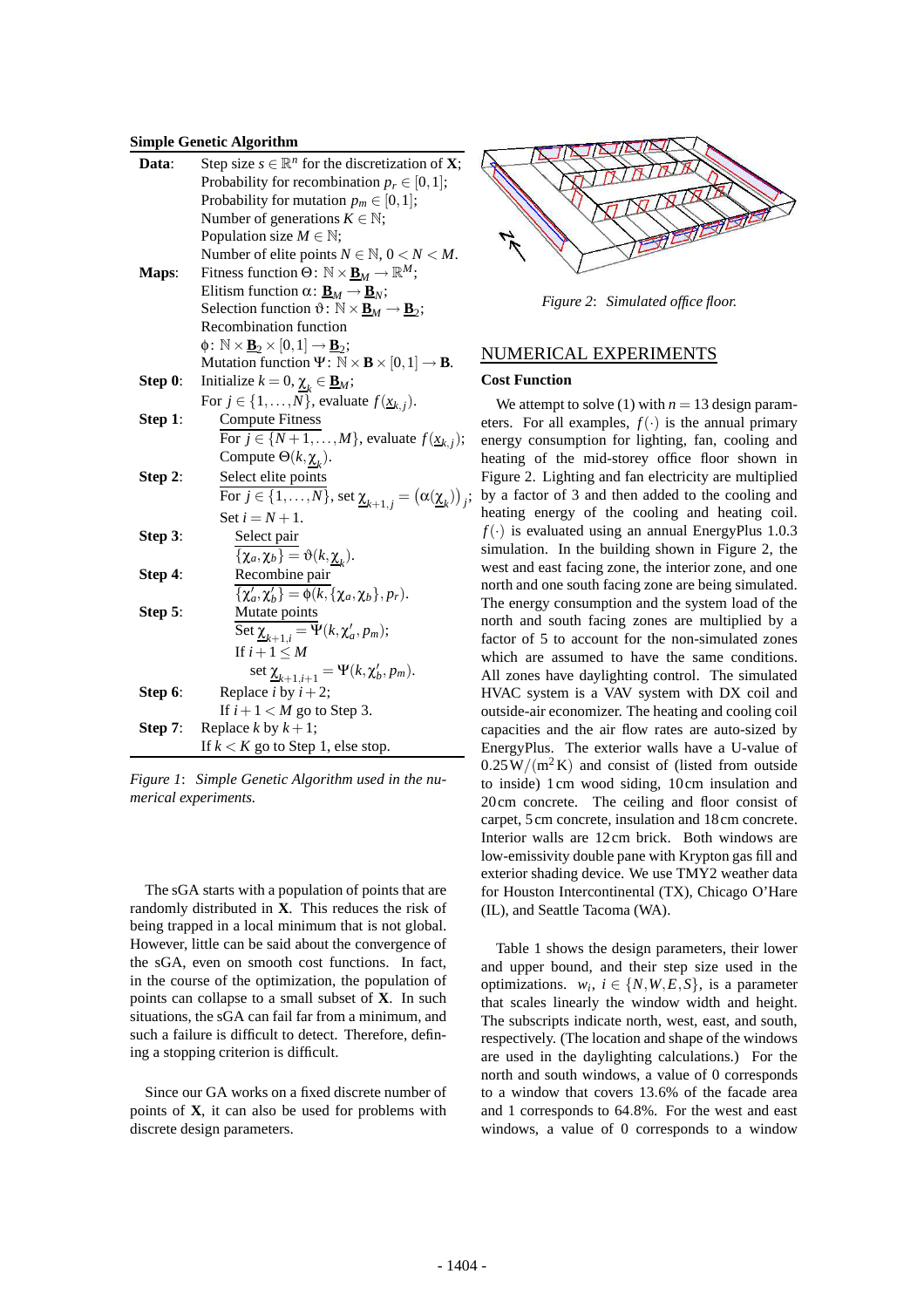*Table 1*: *Variable symbols, base design (used as initial value for the HJ algorithm), lower bound, upper bound and step size of the design parameter, and best obtained iterate of the HJ algorithm and the sGA. The variable symbols are explained in the text. The last rows show the corresponding cost function values and the obtained reduction in cost.*

| variable                                 | x <sub>b</sub> | l        | $\mathcal{U}$ | s     | best iterate $x^*$ , Houston |       | best iterate $x^*$ . Chicago |       | best iterate $x^*$ , Seattle |       |
|------------------------------------------|----------------|----------|---------------|-------|------------------------------|-------|------------------------------|-------|------------------------------|-------|
| symbols                                  |                |          |               |       | HJ                           | sGA   | HJ                           | sGA   | HJ                           | sGA   |
| $W_N$                                    | 0.5            | $\Omega$ | 1             | 0.05  | 0.03                         | 0.6   | 0.00                         | 0.00  | 0.51                         | 0.60  |
| WW                                       | 0.5            | $\Omega$ | 1             | 0.05  | 0.12                         | 0.05  | 0.16                         | 0.20  | 0.38                         | 0.45  |
| OW                                       | 0.5            | $\Omega$ | 1             | 0.05  | 0.99                         | 1.00  | 0.99                         | 0.95  | 0.99                         | 1.00  |
| $W_E$                                    | 0.5            | $\Omega$ | 1             | 0.05  | 0.04                         | 0.10  | 0.23                         | 0.30  | 0.58                         | 0.80  |
| $O_E$                                    | 0.5            | $\Omega$ | 1             | 0.05  | 1.00                         | 1.00  | 0.99                         | 1.00  | 0.96                         | 1.00  |
| $W_S$                                    | 0.5            | $\Omega$ | 1             | 0.05  | 0.98                         | 0.7   | 0.99                         | 1.00  | 0.99                         | 1.00  |
| $O_{S}$                                  | 0.5            | $\Omega$ | 1             | 0.05  | 0.00                         | 1.00  | 0.00                         | 0.55  | 0.89                         | 0.90  |
| SW                                       | 200            | 100      | 600           | 25    | 600                          | 600   | 484                          | 400   | 381                          | 300   |
| $S_E$                                    | 200            | 100      | 600           | 25    | 575                          | 600   | 348                          | 250   | 288                          | 225   |
| $S_{S}$                                  | 200            | 100      | 600           | 25    | 600                          | 600   | 594                          | 575   | 369                          | 450   |
| $T_u$                                    | 22             | 20       | 25            | 0.25  | 22.75                        | 24.50 | 21.00                        | 24.25 | 25.00                        | 25.00 |
| $T_i$                                    | 22             | 20       | 25            | 0.25  | 22.31                        | 22.75 | 24.97                        | 24.75 | 25.00                        | 25.00 |
| $T_d$                                    | 15             | 12       | 18            | 0.25  | 12.94                        | 12.25 | 12.66                        | 14.50 | 12.00                        | 12.25 |
| $f(x_b)$ in k $\sqrt{\frac{W_h}{m^2 a}}$ |                |          |               | 187.6 |                              | 139.6 |                              | 116.4 |                              |       |
| $f(x^*)$ in kWh/(m <sup>2</sup> a)       |                |          |               | 144.3 | 128.4                        | 129.6 | 119.6                        | 86.05 | 86.23                        |       |
| Obtained reduction in %                  |                |          |               | 23.1  | 31.6                         | 7.2   | 14.4                         | 26.1  | 25.9                         |       |

that covers 20.4% of the facade area and 1 corresponds to 71.3%.  $o_i$ ,  $i \in \{W, E, S\}$ , is a parameter that scales the depth of the window overhangs. A value of 0 means that the window overhang depth is 0.05 m (measured from the facade), and 1 means that the window overhang depth is 1.05 m.  $s_i$ ,  $i \in \{W, E, S\}$ , is the set point for the shading device in  $W/m^2$ . If the direct plus diffuse solar radiation incident on the window exceeds  $s_i$ , then an external shading device with a transmittance of 0.5 is activated.  $T_i$ ,  $i \in \{u, i\}$ , is the set point for the zone air temperature for night cooling in summer and winter, respectively, in  $°C$ .  $T_d$  is the cooling design supply air temperature that is used for the HVAC system sizing in °C. The column with header  $x<sub>b</sub>$  shows the values of the design parameters for the base design, *l* and *u* are the lower and upper bounds, and *s* is the step size of the design parameter.

The base design is for all locations the same. No simulations have been done to select the values of  $x<sub>b</sub>$ .

#### **Algorithm Parameters**

For the HJ algorithm we use the initial iterate  $x_0 = x_b$ , the step size  $s^i$ ,  $i \in \{1, ..., n\}$ , as shown in Table 1, the initial mesh size factor  $\Delta_0 = 1$  and 4 step reductions in which we set  $\Delta_{k+1} = \Delta_k/2$ . Hence,  $\Delta_{min} = 1/16$ , and the best point *x*<sup>\*</sup> found by the HJ algorithm satisfies  $f(x^*) \leq f(x')$ , for all  $x' \in \{x \in$  $\mathbf{X} \mid x = x^* \pm (s^i/16) \ e_i, \ i \in \{1, \ldots, n\} \ \}.$ 

For the sGA we select a population size  $M = 15$ , one elite point  $N = 1$ , a probability for recombination  $p_r = 1$ , a probability for mutation  $p_m = 0.02$ , and a number of generations  $K = 50$ . Thus, the maximum number of function evaluations is  $K(M-N) + N =$ 701. The choice of population size *M*, probability of mutation  $p_m$  and recombination  $p_r$  is dependent on the characteristics of the optimization problem, as well as the type of genetic algorithm operators (Deb  $2001$ <sup>1</sup>. Commonly used population sizes *M* range from 5 to 100, the recombination probability  $p_r$  from 0.7 to 1.0, and the mutation probability  $p_m$  from 0.001 to 0.05. In general, a large number of design parameters *n*, a large number of local minima and a pronounced non-linearity of the cost function require a larger population size *M* and a higher probability for recombination  $p_r$  and mutation  $p_m$ . Increasing the population size *M* increases the diversity of the solutions and the likelihood of finding the global minimum. The diversity in the population can also be maintained through a high probability of mutation  $p_m$ . For our numerical experiments, we selected a small population size *M* because the number of design parameters is small and because we expected the cost function to have no significant local minima. The choice of a small population size

<sup>&</sup>lt;sup>1</sup>Although the primary focus of this book is on multi-objective evolutionary optimization, it includes a general and thorough discussion of the issues surrounding the choice of population size, and the probability of mutation and recombination.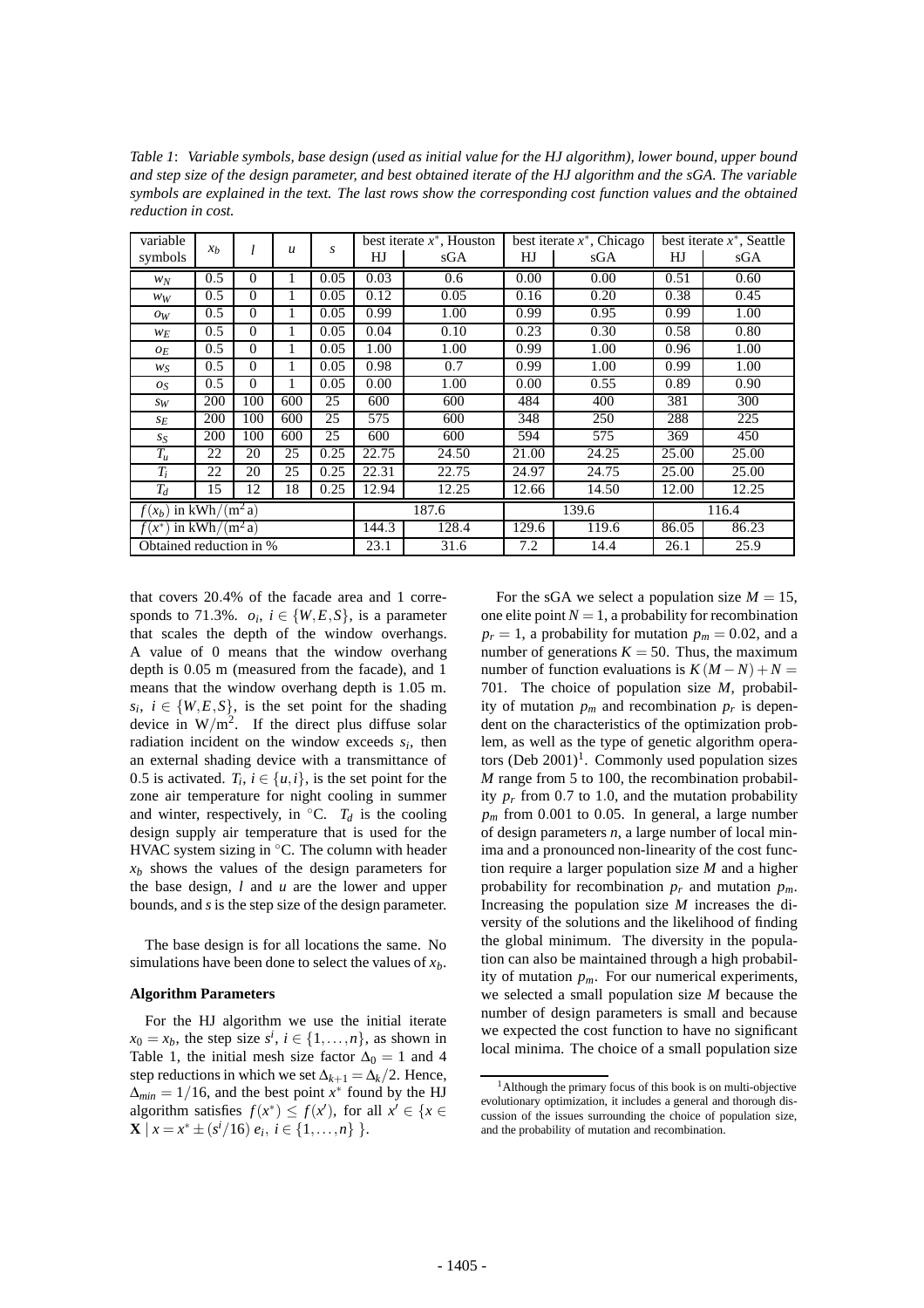*M* was balanced by a high probability of recombination  $p_r$  and mutation  $p_m$ . Small population sizes have also been used successfully in the solution of other small scale building design optimization problems  $(M = 5)$  (Caldas and Norford 2002), although larger scale highly constrained optimization problems have required larger population sizes and a higher number of generations ( $M = 80$ ,  $K = 1000$ ) (Wright and Farmani 2001). Further research is required to determine the most effective population size and probability of recombination and mutation for building design optimization problems, particularly in view of the need to limit the number of cost function evaluations which are typically computationally intensive.

#### **Comparison of the Optimization Results**

We used the optimization program GenOpt 2.0 $\alpha$  (Wetter 2001)<sup>2</sup> which called EnergyPlus 1.0.3 iteratively to evaluate the cost function. Both programs were run on a 2.4 GHz computer under Windows XP. All optimizations took about 24 hours computation time.

Table 1 shows that significant energy saving were obtained for all locations. For Houston and Chicago, the sGA found a solution with lower cost than the HJ algorithm. For these optimizations, the HJ algorithm may have failed at a discontinuity of the cost function, or may have been attracted by a local minimum with higher cost function value than the best iterate of the sGA.

In Figure 3,  $m \in \mathbb{N}$  denotes the simulation number and  $f(x_m)/f(x_b)$  is the ratio of the *m*-th cost function value and the cost function value of the base design. The sGA requires less than the maximum number of simulations since some points were generated more than once. In such situations, no simulation is done. Within 100 simulations, the sGA and the HJ algorithm come close to its minimum cost function value, except for the Seattle case, in which the HJ algorithm requires about 200 simulations to come close to its minimum cost function value.

In Figure 4, we show which part of the cost function is due to lighting, heating, fan, and cooling energy for the base design and for the best iterate of the sGA for Houston.

#### **Discontinuities in the Cost Function**

Now we will show that the cost function has large discontinuities. Let  $x_H^* \in \mathbb{R}^n$  denote the iterate with the lowest cost function value obtained by the HJ



(a) Houston, TX



(b) Chicago, IL



(c) Seattle, WA

*Figure 3*: *Normalized cost function value as a function of the simulation number for the different algorithms and building locations.*

algorithm for Houston, and let  $x_G^*$  denote the iterate with lowest cost function value obtained by the sGA for Houston. In Figure 5, we show, for  $\lambda \in$ 

<sup>2</sup>Work for implementing a Genetic Algorithm for GenOpt 2.0 is currently in progress.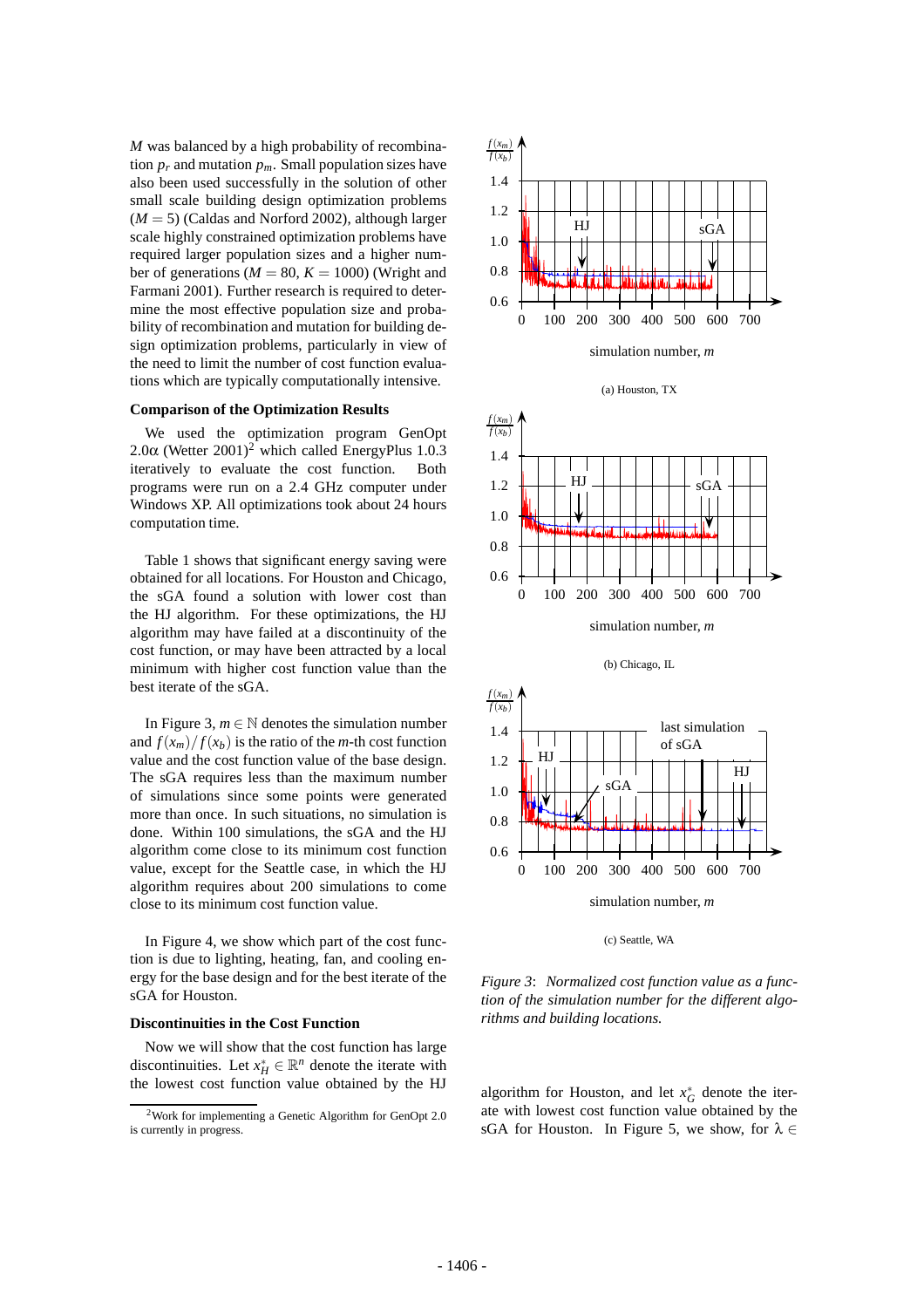

*Figure 4*: *Primary energy consumption for lighting, heating, fan, cooling, and total primary energy consumption for Houston, TX.*

$$
{0,0.01,..., 1}
$$
, the ratio  $f(x(\lambda))/f(x(0))$ , where

$$
x(\lambda) \stackrel{\Delta}{=} x_H^* + \lambda \left( x_G^* - x_H^* \right). \tag{6}
$$

That is,  $x(0) = x_H^*$  and  $x(1) = x_G^*$ . The graph shows discontinuities on the order of 3% of the cost function value. Such large discontinuities can cause the HJ algorithm to fail far from a minimum.

We believe that the discontinuities are caused in computations of time-independent values, such as values that are used to auto-size the HVAC system. To support this claim, we show in Figure 5 the volume flow rate as determined by auto-sizing the heating system for all five north zones  $\dot{V}_N(x)$ . Some perturbations of *x* change  $\dot{V}_N(x)$  by as much as 25%. This may be because EnergyPlus may fail to solve the zone heat balance equations after a set point change in the zone air temperature, or because the time integration mesh for the heating design day may change from one simulation to the next.

#### **Proposal for a Hybrid Optimization Algorithm**

Since the sGA searches on the mesh  $M(l,1)$  and stops after a finite number of iterations, it would be easy to combine the sGA with the Coordinate Search algorithm to produce a GPS algorithm that uses the sGA for the global search and uses the Coordinate Search for the local search. Then, the global exploration of the sGA reduces the risk of getting attracted by a local minimum which is not global, and the Coordinate Search enables clear convergence statements in domains where the cost function is smooth.

# **CONCLUSION**

By using optimization, we achieved energy savings between 7% and 32%, depending on the building location. Since the labor to connect



*Figure 5*: *Cost function value f*(*x*(λ)) *normalized against f*(*x*(0)) *and volume flow rate as computed by the heating system auto-sizing for all five north zones*  $\dot{V}_N(x(\lambda))$ *. The functions are evaluated on the line between the minimum point obtained by the HJ*  $algorithm (at \lambda = 0)$  and the minimum point obtained *by the sGA (at*  $\lambda = 1$ *) for Houston, TX.* 

GenOpt to EnergyPlus and to define the optimization problems was only a few hours, this shows that optimization can yield considerable economic gains. Clearly, such a design that depends nonlinearly on 13 design parameters could not have been achieved without using optimization algorithms.

For all test cases, our sGA uses a number of function evaluations that is comparable to the HJ algorithm. However, the speed of convergence of the HJ algorithm may have been reduced due to large discontinuities in the cost function.

In two of the three problems, the sGA yields a design with lower cost function value than the HJ algorithm. This can be because the cost function has discontinuities or because it may have several local minima.

Both algorithms are good candidates for solving the examined problems, but the computation time could be reduced and the accuracy of the solution improved if the simulation program allowed controlling the error of the approximations to the cost function.

#### ACKNOWLEDGMENTS

This research was supported by the Assistant Secretary for Energy Efficiency and Renewable Energy, Office of the Building Technologies Program of the U.S. Department of Energy, under Contract No. DE-AC03-76SF00098, and through a Foresight Award from the UK Royal Academy of Engineering.